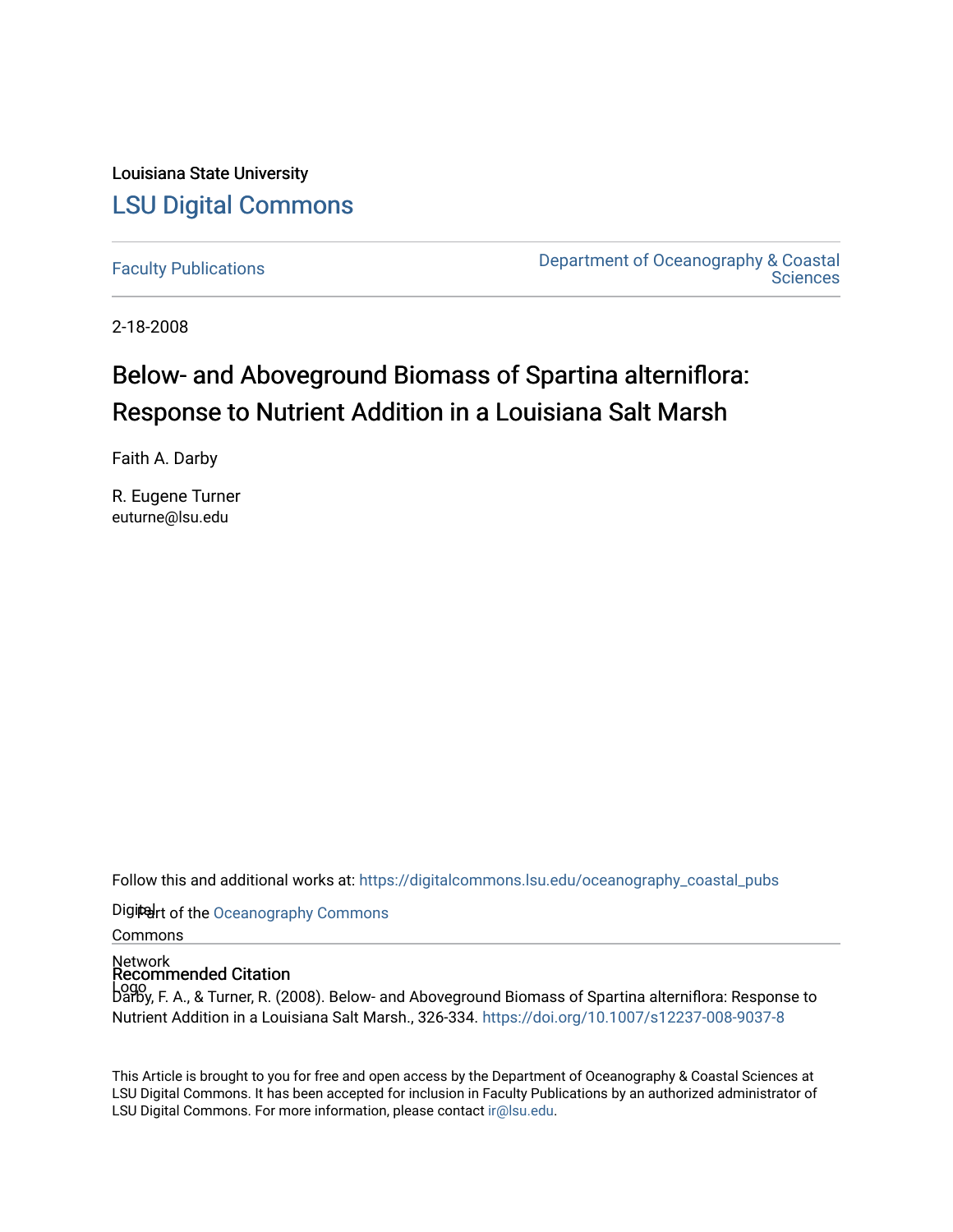## Below- and Aboveground Biomass of Spartina alterniflora: Response to Nutrient Addition in a Louisiana Salt Marsh

Faith A. Darby *&* R. Eugene Turner

Received: 9 January 2007 /Revised: 26 September 2007 /Accepted: 25 October 2007 / Published online: 16 February 2008  $\odot$  Coastal and Estuarine Research Federation 2008

Abstract The responses of Spartina alterniflora aboveand belowground biomass to various combinations of N, P, and Fe were documented in a 1-year field experiment in a Louisiana salt marsh. Five levels of N additions to  $0.25 \text{ m}^2$ plots resulted in 18% to 138% more live aboveground biomass compared to the control plots and higher stem densities, but had no effect on the amount of live belowground biomass (roots and rhizomes; R&R). There was no change in the aboveground biomass when P or Fe was added as part of a factorial experiment of  $+P$ ,  $+N$ , and +Fe additions, but there was a 40% to 60% decrease in the live belowground biomass, which reduced the average R&R:S ratio by 50%. The addition of various combinations of nutrients had a significant affect on the belowground biomass indicating that the addition of P, not N, eased the need for root foraging activity. The end-of-the-growingseason N:P molar ratios in the live above- and belowground tissues of the control plot was 16.4 and 32.7, respectively. The relative size of the belowground standing stocks of N and P was higher than in the aboveground live tissues, but shifted downwards to about half that in fertilized plots. We conclude that the aboveground biomass was directly related to N availability, but not P, and that the accumulation of belowground biomass was not limited by N. We suggest that the reduction in belowground biomass with increased P availability, and the lower absolute and relative below-

F. A. Darby *:* R. E. Turner Department of Oceanography and Coastal Sciences, Louisiana State University, Baton Rouge, LA 70803, USA

R. E. Turner  $(\boxtimes)$ Coastal Ecology Institute, Louisiana State University, Baton Rouge, LA 70803, USA e-mail: euturne@lsu.edu

ground standing stocks of P as plant tissue N:P ratios increased, is related to competition with soil microbes for P. One implication for wetland management and restoration is that eutrophication may be detrimental to long-term salt marsh maintenance and development, especially in organicrich wetland soils.

Keywords Belowground production . Salt marsh . Louisiana . Nutrients. Eutrophication . P limitation

## Introduction

More than a dozen experiments have established that nitrogen limits the aboveground production of the salt marsh macrophyte Spartina alterniflora (Valiela and Teal [1974](#page-9-0); Morris [1988](#page-9-0); Blum [1993](#page-9-0); Visser and Sasser [2006\)](#page-9-0). The majority of the annual total biomass production occurs belowground, however, and reaches a higher peak in warmer climates (Valiela et al. [1976](#page-9-0); Schubauer and Hopkinson [1984;](#page-9-0) Dame and Kenny [1986;](#page-9-0) Darby and Turner [2008a,](#page-9-0) [b\)](#page-9-0). The root and rhizome (R&R) biomass resists erosion, contributes to the accumulation of organic matter as sea level rises and the marsh soils compact, and is the organic benthic matrix important to various feeding guilds, including those supporting commercially valuable fisheries. S. alterniflora R&R production, however, may not be limited by nitrogen availability because these structures are foraging for nutrients in a P-limited soil microbial community (Sundareshwar et al. [2003;](#page-9-0) Huang and Morris [2005\)](#page-9-0). In other words, the belowground production may be limited by phosphorous and nitrogen. This is a testable hypothesis we address in the experiments described herein.

The few studies on belowground production of S. alterniflora have neglected, with one exception, to study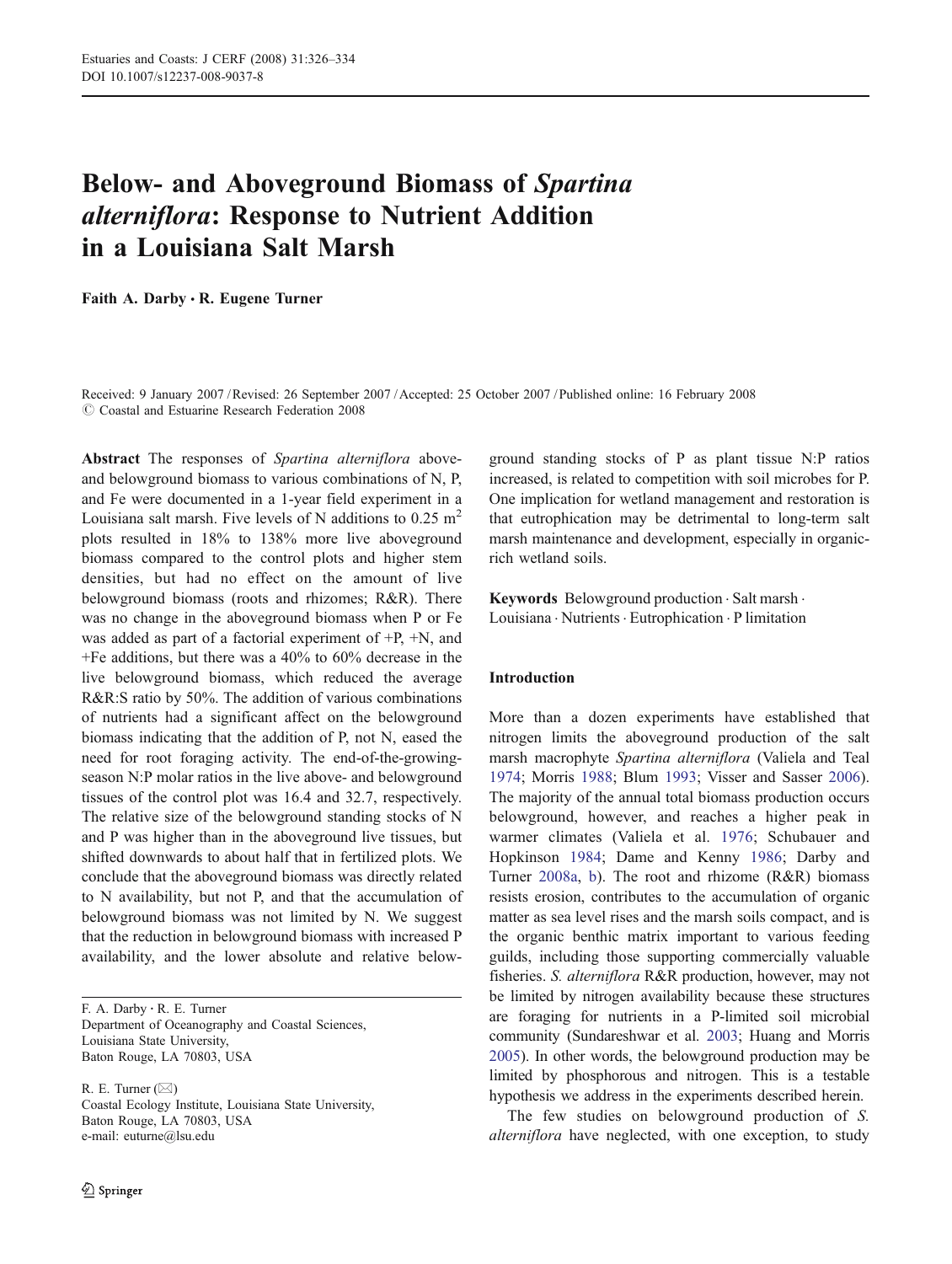<span id="page-2-0"></span>the effects of nutrient limitation on belowground plant production. Valiela et al. [\(1976](#page-9-0)) demonstrated that belowground biomass accumulation of S. alterniflora could be affected by different nutrient additions (various combinations of sewage sludge and urea fertilizer additions. Those fertilization experiments, however, did not isolate the effects of P additions because P was added only in combination with other nutrients. Besides N and P, iron may also influence S. alterniflora production belowground through its role in flooded soil sulfur and phosphorus cycles. Giblin and Howarth ([1984\)](#page-9-0) showed how some pyrite in a Massachusetts salt marsh is seasonally oxidized to iron mineral in the growing season and reduced to pyrite in the fall and winter. If pyrite formation is reduced because soluble iron is removed by tidal flushing, then sulfides may accumulate and harm the plant. The amount and form of phosphorus is not directly controlled by the oxidation– reduction potential in soils, but is indirectly influenced by its association with iron. Iron can be stored in the soil as iron precipitates and as ferric iron is reduced to create ferrous ions, but the soluble ferrous phosphates can be lost by flushing or transformed by microbes to other forms. Some iron may be precipitated in the oxidized rhizosphere (Ponnamperuma [1965\)](#page-9-0). Iron supply to a plant, therefore, might result in more or less biomass accumulation, depending on how much P limits plant growth, and on the net effect of Fe transformation on P supply.

Improving our understanding of the relative importance of various nutrients on coastal marsh production is of heightened importance because of the dramatic rise and insidious impacts of nonpoint source pollution (Carpenter et al. [1998;](#page-9-0) Deegan [2002\)](#page-9-0) and the ubiquitous influence of N over-enrichment (Vitousek et al. [1997](#page-9-0); Rabalais [2002](#page-9-0)). It was the purpose of this study to document the response of the above- and belowground biomass of S. alterniflora to various combinations of N, P, and Fe in a factorial arrangement experiment conducted under field conditions.

## Methods and Materials

The study was conducted in a *S. alterniflora*-dominated salt marsh located west of the Louisiana Universities Marine Consortium (LUMCON) laboratory, in Cocodrie, LA, USA  $(29°15' N, 91°21' W)$ . This is the same area studied by Darby and Turner [\(2008a\)](#page-9-0) who describe the annual variation in the above- and belowground biomass of S. alterniflora in different plots. A monospecific stand of S. alterniflora was sampled from a series of boardwalks constructed to facilitate sampling and to minimize damage to the marsh. Two experiments were established consisting of 0.25  $m<sup>2</sup>$  plots with at least 0.5 m between plots and

marked with white plastic piping to direct the proper placement of the fertilizer. Eighteen plots of triplicate treatments were manipulated by monthly additions of six levels of nitrogen  $(0, 46, 93, 186, 372, 744 \text{ kg } \text{ha}^{-1})$ month<sup>-1</sup>) designated as the C, N46, N93, N186, N372, and N744 plots, respectively. Eighteen plots of three treatments each were part of a  $3\times 6$  factorial arrangement in which various combinations of 744, 22, and 60 kg ha<sup> $-1$ </sup> month $-1$ N (ammonium sulfate 33%), P (superphosphate; 18%), and Fe (ironite; 1%), respectively, were broadcasted monthly at low tide beginning April 2004 through August 2004. These plots are labeled the C, N744, P, NP, NFe, PFe, and NPFe treatments (Fig. 1), and the shared plots for the N and factorial design were plots C and N744. The loading rates



Fig. 1 An aerial and ground-level view of the arrangement of nutrient additions along boardwalks near the LUMCON facilities at Cocodrie, LA. The nutrient dose abbreviations are described in the text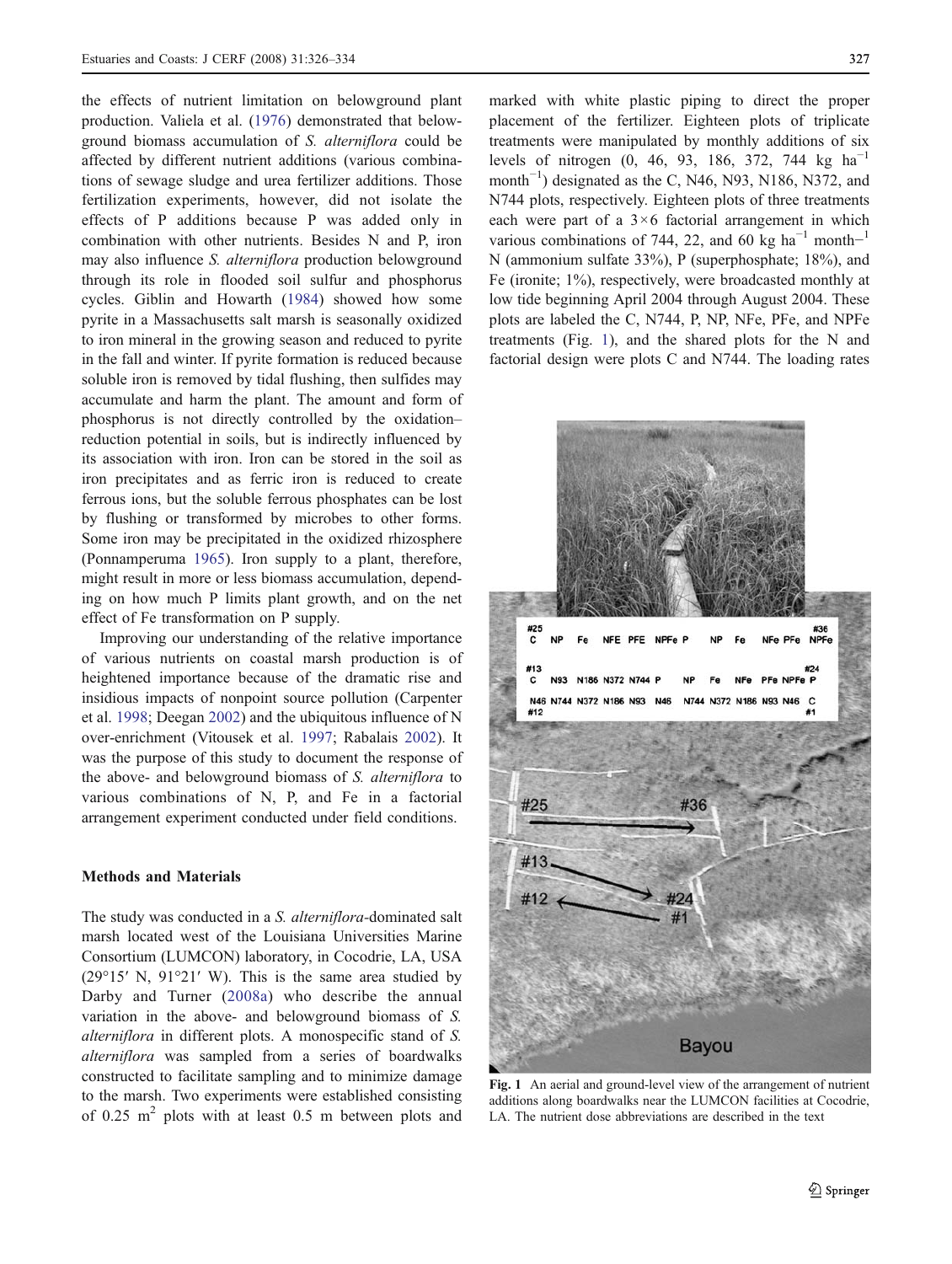

Fig. 2 The mean aboveground live and dead biomass (g m<sup>-2</sup>; mean $\pm$ 1 SD) of three replicates of N treatment plots at the end of the growing season in 2004. Letters indicate the result of a Tukey's Studentized range test for differences in aboveground live and dead biomass by N treatment. Means with the same letters are not statistically different from each other (level of significance  $<0.05$ ).  $p<0.01$  for a linear contrast of live aboveground biomass vs. dose; but was not significant for dead aboveground biomass vs. dose

are within the range of N and P loadings in New England (Wigand et al. [2003](#page-9-0)) and the Gulf of Mexico (Turner and Rabalais [1999\)](#page-9-0). Wigand et al. for example, measured N loading rates in Narragansett Bay to be as high as 10,243 kg ha<sup>-1</sup> N year<sup>-1</sup>, and Valiela et al. applied N at a rate of 100 g m<sup>-2</sup> month<sup>-1</sup> from April through November. The migration of fertilizer out of the plots was not visually evident because there was a sharp distinction between the outside and inside of the plots (Fig. [1](#page-2-0)). PVC pipes with holes at the bottom were inserted into the center of each plot to collect porewater at 10 cm depth. Porewater was collected before the plot fertilization to avoid accidental additions of fertilizer to the porewater. The porewater pipes were aspirated of all of the standing water from the tube which was allowed to refill before drawing samples.

The aboveground biomass was harvested in September, 2005, and a stainless steel tube used to sample belowground biomass from the clipped plot. The vegetation was transported to the laboratory and analyzed as described by Darby and Turner [\(2008a\)](#page-9-0). The biomass was subsequently separated into dead and live plant leaves, shoots, roots, and rhizomes. Dried plant material was ground and analyzed by the LSU Soil Testing and Plant Analysis Lab to determine the N and P content.

The N:P molar ratios of plant tissues were calculated to investigate whether the site was N limited or P limited. An N:P molar ratio <33 indicates N limitation, whereas a ratio of N:P>33 suggests P limitation (Koerselman and Meulemen [1996;](#page-9-0) USEPA [2002](#page-9-0)).

The results of a statistical analysis of the above- and belowground biomass and the stem density were compared to determine if the means were significantly different  $(p<$ 0.05) based on Tukey's adjustment (factorial design) or a linear contrast (nitrogen addition experiment). The analysis was carried out using the general linear model procedure and 3×6 factorial arrangements (ANOVA; SAS 2002–2003).

#### Results

### Aboveground Biomass

A statistically significant difference was seen in the amount of live aboveground biomass among the series of N treatments compared to that in the C plots  $(p<0.01;$  Fig. 2). The aboveground biomass in plots with added N was 18% to 138% higher than in the C plots, and ranged from  $641 \pm$ 224 g m<sup>-2</sup> (mean±1 SD) in the C plot to 1,527±340 g m<sup>-2</sup> in plot N744. No statistically significant difference was seen among the N196, N372, and N744 plots, or among the C, N46, and N93 plots (Fig. 2). The aboveground dead biomass ranged from 397 $\pm$ 279 g m<sup>-2</sup> for the C plot to 897 g m<sup>-2</sup> $\pm$ 524 in plot N744 (Fig. 2). Results from the linear contrast indicate that there was a significant increase in live biomass with increasing amounts of N added  $(p<0.01)$ .

No statistically significant difference was observed in the amount of live aboveground biomass in the N, NP, or NFe plots (Fig. 3). There was, however, a statistically significant difference  $(p<0.01)$  between the aboveground live biomass in the C, P, Fe, and PFe plots when compared to the aboveground live biomass in the N, NP, and NFe plots (Fig. 3). The amount of dead aboveground biomass in the factorial arrangement



Fig. 3 The mean aboveground live and dead biomass (g m<sup>-2</sup>; mean± 1 SD) of three replicates of nutrient treatment plots. Letters indicate the results of a Tukey's Studentized range test for differences in aboveground live and dead biomass by nutrient treatment. Means with the same letters are not statistically different from each other (level of significance < 0.05). Treatment dosages are  $N=744$ ,  $P=22$ , and  $Fe=60$ kg ha<sup>-1</sup> month<sup>-1</sup>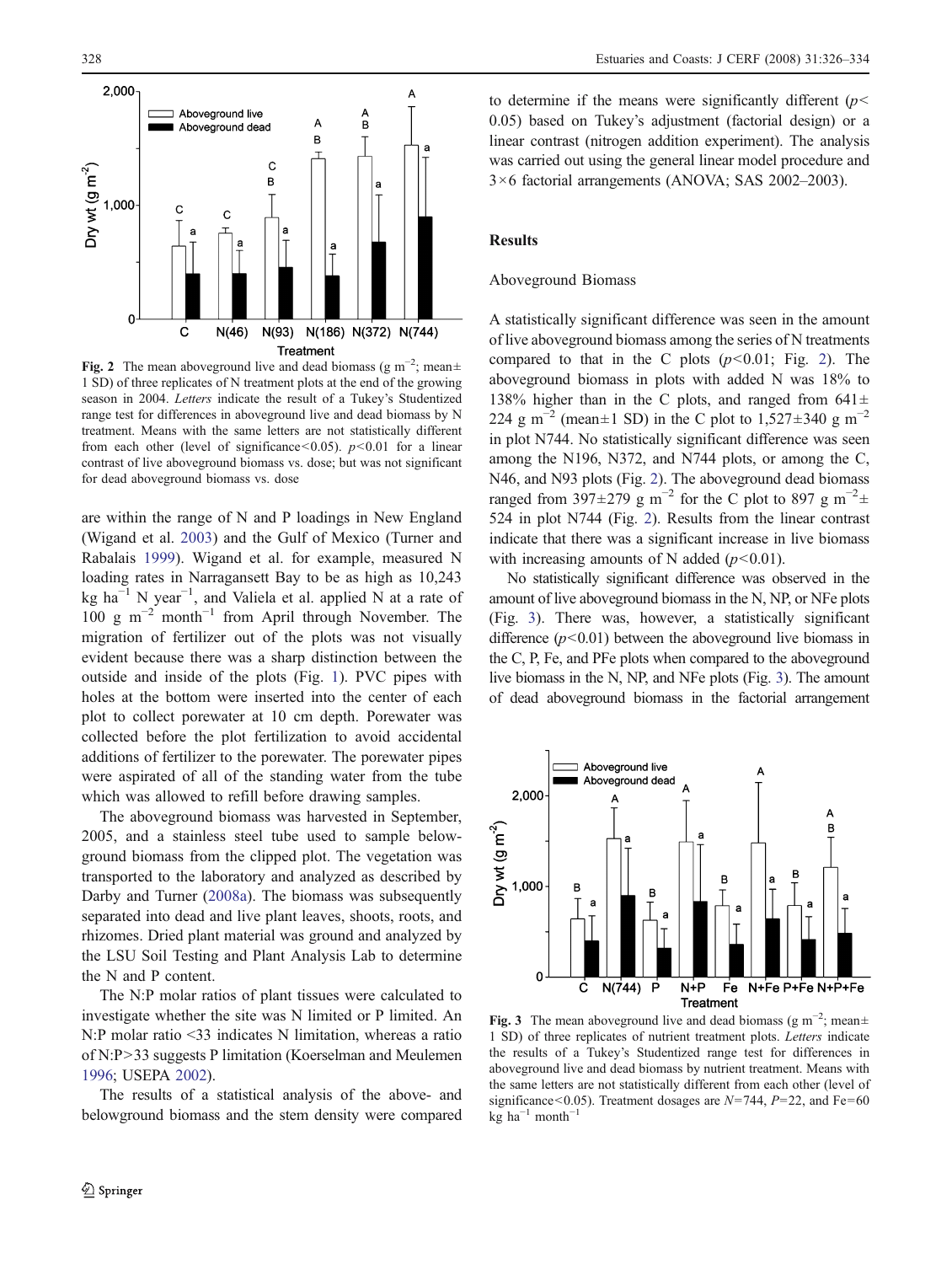experiment ranged from 318 to 897 g m<sup>-2</sup> and was not different among treatment plots (linear contrast  $p > 0.5$ ).

Similar patterns were seen in stem density and length with N fertilization. Stem density increased by  $10-57%$ with increasing N addition and ranged from 308 (average) stems m<sup> $-2$ </sup> in the C plots to 463 stems m<sup> $-2$ </sup> in the N744 plots (Fig. 4). In addition, the average stem length increased by 11 to 23% above that in the C plots. No apparent changes in stem density or length were seen in the P, Fe or PFe plots (Fig. 5). However, compared to the C plot, there was a 63% increase in stem density and a 28% increase in stem length in the NP plot. Stem density also increased in the NP and NFe plots, but the average stem length remained unchanged in all plots. (Fig. 5). In sum, nitrogen was implicated as a nutrient controlling the amount of biomass accumulating aboveground in all cases where changes occurred.

#### Belowground Biomass

The live R&R biomass was distributed throughout the 0–30 cm profile, with the majority of the biomass located in the 0– 10 cm depth layer for all treatment levels. The highest rhizome biomass among treatments were in the C plot and N46 plot (565.7 and 602.7  $\text{g m}^{-2}$ , respectively; Table [1\)](#page-5-0). The largest amount of live rhizome in the 10–20 segments was 503.6 g m<sup> $-2$ </sup> for the N186 plot. The 20–30 segment with the lowest rhizome biomass was in the NP treatment (7.7  $\text{g m}^{-2}$ ) and highest in the N46 plot (135.3  $\text{g m}^{-2}$ ).

No statistically significant differences in the live or dead belowground biomass were seen with the addition of N alone (Fig. [6\)](#page-5-0). A statistically significant difference in the



Fig. 4 The values of average stem density  $(g m^{-2})$  and length (cm) for all treatments. A standard deviation is not shown and was <10% of the mean in all samples. Letters indicate the results of a Tukey's Studentized range test for differences by nutrient treatment. Means with the same letters are not statistically different from each other (level of significance  $<0.05$ ).  $p<0.01$  for a linear contrast of both stem density and stem height vs. dose



Fig. 5 The values of average stem density  $(g m^{-2})$  and length (cm) for all treatments. A SD is not shown, and was <10% of the mean in all samples. Means with the same letters are not statistically different from each other (level of significance  $<0.05$ )

live belowground biomass  $(p<0.01)$  was noted in the factorial arrangement experiment (Fig. [7](#page-5-0)). The live belowground biomass decreased by 40–60% with P and Fe additions, and also when P and Fe were added in combination with N (Fig. [7](#page-5-0)). The lowest live belowground biomass was in the NFe plot (503 g m<sup>-2</sup>). No difference, however, was seen in the amount of dead belowground biomass accumulation among the treatments. The average root + rhizome/shoot ratio for all treatment plots  $(\leq 1:1)$  was below that of the C and the N46 treatments (2:1; Fig. [8\)](#page-6-0). The belowground biomass did not decrease with added N, but did change when P or Fe were added together, or in combination.

Standing Stocks of N (NSS), P (PSS), and Tissue Ratios

The nitrogen standing stock (NSS) in the aboveground live biomass was highest in the treatment plot with the highest N addition (N744; 18.7  $g$  N m<sup>-2</sup>) and lowest in the C plots (6.4 g N m<sup>-2</sup>; Table [2\)](#page-6-0). The phosphorous standing stock (PSS) in the aboveground live biomass was lowest in the C plots and increased as more N was added to the plots (Table [2\)](#page-6-0). The PSS did not change with increasing biomass as much as the N did, and so the N:P molar ratio in the aboveground live biomass was highest in the N744 plots (26.5) and lowest in the C plots (16.4). The NSS and PSS in the belowground live biomass were highest in the N372 plots (26.5 g N m<sup>-2</sup> and 7.8 g P m<sup>-2</sup>, respectively). The N:P molar ratio in the live belowground biomass was highest in the N744 plots (36.9) and lowest in C plots (32.7; Table [2\)](#page-6-0).

In the factorial experiment, the PSS in the aboveground live biomass was highest in the NP plots (1.97 g m<sup>-2</sup>). The highest NSS for belowground live biomass was 12.5 g m<sup>-2</sup> in the N744 plots (Table [3](#page-7-0)) The belowground live biomass with the highest PSS was 0.84 g m<sup> $-2$ </sup> in the N744 plots. The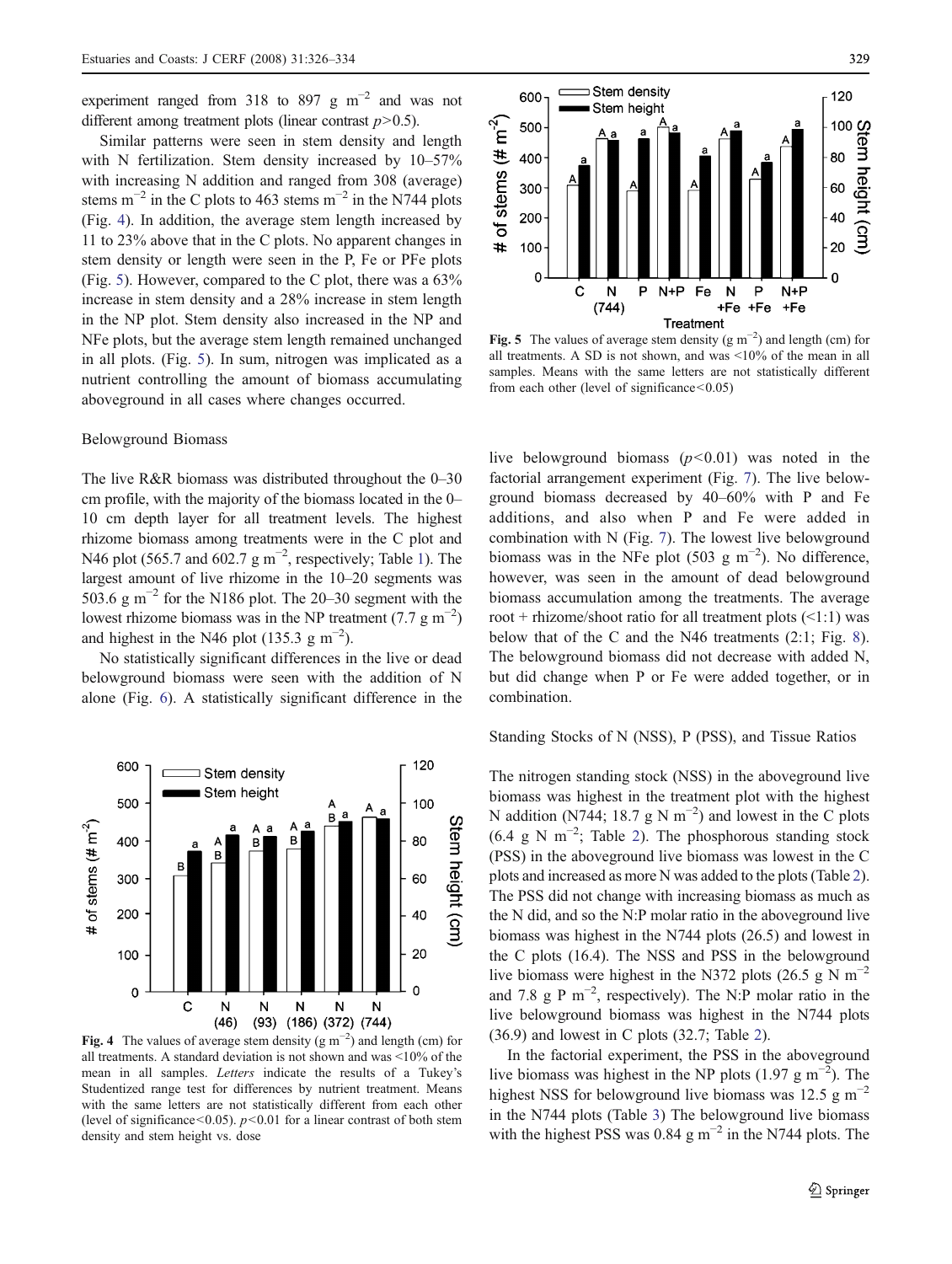| Treatment (g $ha^{-1}$ month <sup>-1</sup> ) | Live roots $(g m^{-2})$ |              |              |             | Live rhizomes $(g m^{-2})$ | Rhizomes<br>Roots<br>Cumulative total |             |             |
|----------------------------------------------|-------------------------|--------------|--------------|-------------|----------------------------|---------------------------------------|-------------|-------------|
|                                              | $0 - 10$ cm             | $10 - 20$ cm | $20 - 30$ cm | $0 - 10$ cm | $10 - 20$ cm               | $20 - 30$ cm                          | $0 - 30$ cm | $0 - 30$ cm |
| 0.0                                          | 361.4                   | 14.3         | 0.0          | 565.7       | 225.1                      | 41.2                                  | 375.7       | 832.0       |
| N(46)                                        | 367.7                   | 5.2          | 0.0          | 602.7       | 279.7                      | 135.3                                 | 372.9       | 1017.7      |
| N(93)                                        | 232.4                   | 2.1          | 0.0          | 534.0       | 171.2                      | 53.6                                  | 234.5       | 758.7       |
| N(186)                                       | 355.5                   | 4.2          | 3.5          | 293.3       | 170.5                      | 44.2                                  | 363.2       | 507.9       |
| N(372)                                       | 474.2                   | 4.5          | 2.1          | 271.3       | 503.6                      | 78.3                                  | 480.8       | 853.2       |
| N(744)                                       | 419.9                   | 1.0          | 0.0          | 174.3       | 248.0                      | 66.8                                  | 420.9       | 489.1       |
| P                                            | 347.5                   | 1.7          | 0.0          | 139.5       | 117.6                      | 89.4                                  | 349.3       | 346.5       |
| NP                                           | 282.5                   | 6.6          | 0.0          | 157.9       | 168.0                      | 7.7                                   | 289.1       | 333.6       |
| Fe                                           | 315.9                   | 8.0          | 0.0          | 173.2       | 181.6                      | 36.2                                  | 323.9       | 391.0       |
| NFe                                          | 244.9                   | 0.0          | 0.0          | 161.8       | 72.5                       | 23.7                                  | 244.9       | 258.0       |
| PFe                                          | 297.8                   | 17.0         | 0.0          | 30.6        | 142.6                      | 135.3                                 | 314.8       | 308.6       |
| NFeP                                         | 295.7                   | 0.3          | 0.0          | 150.6       | 155.2                      | 14.3                                  | 296.0       | 320.0       |

<span id="page-5-0"></span>Table 1 The depth distribution of for live R&R and the cumulative total  $(g m^{-2})$ 

N:P molar ratio for the aboveground live biomass in the factorial experiment was highest at the N744 plots (26.5) and the highest N:P molar ratio in the belowground live biomass was in the NFe plots (38.5; Fig. [9](#page-7-0)). In summary, the accumulation of N and P and the N:P ratios in aboveand belowground biomass were not in phase with each other in the two experiments.

Comparisons of Standing Stocks vs. Tissue Ratios and Dosages

The tissue molar ratios are directly related to the standing stocks of N, P, and live biomass aboveground, but not belowground (Fig. [10](#page-8-0)). Furthermore, the range of N:P ratios for the live aboveground biomass (16.4 to 26.8) is much greater than for the belowground biomass (31.2 to 38.5; Fig. [10b](#page-8-0)). The biomass of live aboveground material was directly related to the nitrogen dose (Fig. [10](#page-8-0)c). The



Fig. 6 The mean belowground live and dead biomass (g m<sup>-2</sup>; mean $\pm$ 1 SD) of three replicates of N treatment plots. Letters indicate the results of a Tukey's Studentized range test for differences in the aboveground live and dead biomass by N treatment. Means with the same letters are not statistically different from each other (level of significance  $< 0.05$ ). p was not significant for a linear contrast of live or dead belowground biomass vs. dose



Fig. 7 The mean belowground live and dead biomass (g m<sup>-2</sup>; mean± 1 SD) of three replicates of nutrient treatment plots. Letters indicate the result of a Tukey's Studentized range test for differences in aboveground live and dead biomass by nutrient treatment. Means with the same letters are not statistically different from each other (level of significance<0.05). There was no statistical difference among treatments. The treatment dosages were  $N=744$ ,  $P=22$  and Fe=60 kg ha<sup>-1</sup> month<sup>-1</sup>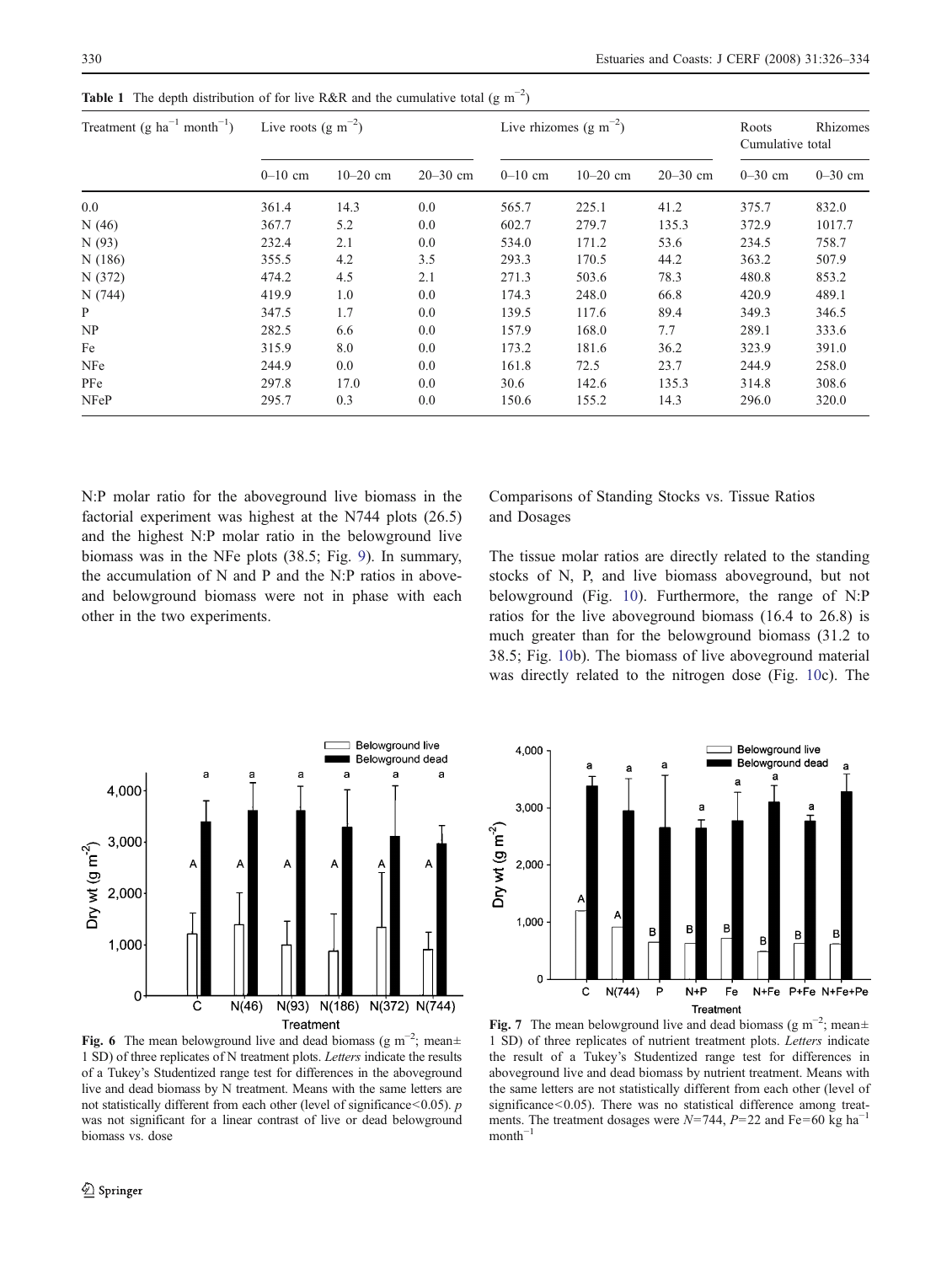<span id="page-6-0"></span>

Fig. 8 The R&R:shoot ratio (mean±1 SE) in the various treatments

relationship between the N dosage and belowground biomass appears to be negative, but  $p=0.10$ . The belowground live biomass in plots with either P or Fe, however, were lower than in the C and N744 plots (Figs. [7](#page-5-0) and [10](#page-8-0)d). The results shown in Fig. [10](#page-8-0) indicate that the PSS plant biomass accumulating above- and belowground is responding to N, P, and Fe additions in very different ways, that the variations in biomass accumulations are not simply controlled by the nutrient loading of one element, and that the elemental ratios in tissues reflect, albeit in imperfectly understood ways, the net effect of several influential physiological factors.

The ammonium concentration in porewater fluctuated among all treatment dosages for both experiments. The concentration of ammonium was highest in the N744 plot and NFe plots (4,867 and 4,773 µmol  $1^{-1}$ , respectively; Fig. [11\)](#page-8-0). The concentration of phosphate in porewater was

highest in the C plot (42.0 µmol  $l^{-1}$ ). We frequently smelled  $H<sub>2</sub>S$  in the porewater tubes during the summer.

## Discussion

Most of the NSS belowground was in the form of rhizomes located, regardless of treatment, in about equal amounts in the 0–10 and 10–20 cm soil layer, whereas the majority of the live root biomass remained in the upper 0–10 cm layer close to the added nutrient source. The NSS belowground in control plots is about twice that in the aboveground tissues, but only two thirds that in the highest dosed N plots because of the relative changes aboveground. The PSS above- and belowground in the control plots, in contrast, was about equal, but there was a reduction in the PSS belowground and an increase aboveground as the live biomass aboveground increased. This suggests a prominent role for R&R in the translocation of nutrients of unfertilized marshes. Darby and Turner ([2008a](#page-9-0)) describe two significant seasonal translocation of N from below- to aboveground in these same marshes—one at the beginning and one at the end of the growing season. If the availability of critical limiting nutrients increased, then it seems logical to expect that the size and physiological intensity of the foraging structures would diminish somewhat, and most prominently when at their seasonal maximum, which is when we sampled.

Two kinds of responses were observed in experimental plots which support the more tenuous conclusion that the N:P ratios, by themselves, indicate N and P growth limitation of the above- and belowground biomass, respectively. The first observation is that the accumulation of the aboveground biomass at the study site was clearly limited by N, and not by P, Fe, or a combination of all three

Table 2 The nitrogen and phosphorous standing stock (g m<sup>-2</sup>) of above- and belowground live and dead and N:P molar ratios for each nitrogen addition treatment

| Treatment (g m <sup>-2</sup> month <sup>-1</sup> ) | Aboveground |      |            |      |      |      |          | Belowground |            |      |      |      |  |  |
|----------------------------------------------------|-------------|------|------------|------|------|------|----------|-------------|------------|------|------|------|--|--|
|                                                    | Nitrogen    |      | Phosphorus |      | N:P  |      | Nitrogen |             | Phosphorus |      | N:P  |      |  |  |
|                                                    | Live        | Dead | Live       | Dead | Live | Dead | Live     | Dead        | Live       | Dead | Live | Dead |  |  |
| $\Omega$                                           | 6.4         | 2.6  | 0.86       | 0.19 | 16.4 | 30.8 | 22.6     | 45.3        | 4.07       | 2.7  | 32.7 | 37.2 |  |  |
| N 46                                               | 8.4         | 2.5  | 0.93       | 0.21 | 19.9 | 26.8 | 24.7     | 47.9        | 1.51       | 2.39 | 36.0 | 44.6 |  |  |
| N 93                                               | 8.9         | 3.2  | 0.95       | 0.24 | 20.8 | 29.2 | 20.1     | 48.8        | 2.29       | 2.77 | 33.1 | 38.9 |  |  |
| N 186                                              | 12.4        | 3.6  | 1.28       | 0.22 | 21.3 | 35.8 | 15.9     | 47.5        | 4.68       | 2.25 | 33.4 | 46.5 |  |  |
| N 372                                              | 16.9        | 5.9  | 1.47       | 0.48 | 25.3 | 27.2 | 26.5     | 43.7        | 7.83       | 2.67 | 33.0 | 36.2 |  |  |
| N 744                                              | 18.7        | 8.4  | 1.56       | 0.55 | 26.5 | 33.5 | 18.4     | 41          | 1.87       | 2.19 | 36.9 | 45.2 |  |  |
| Average                                            | 11.9        | 4.4  | 1.18       | 0.31 | 21.7 | 30.5 | 21.4     | 45.7        | 3.7        | 2.5  | 34.2 | 41.4 |  |  |

The highest values are listed in bold.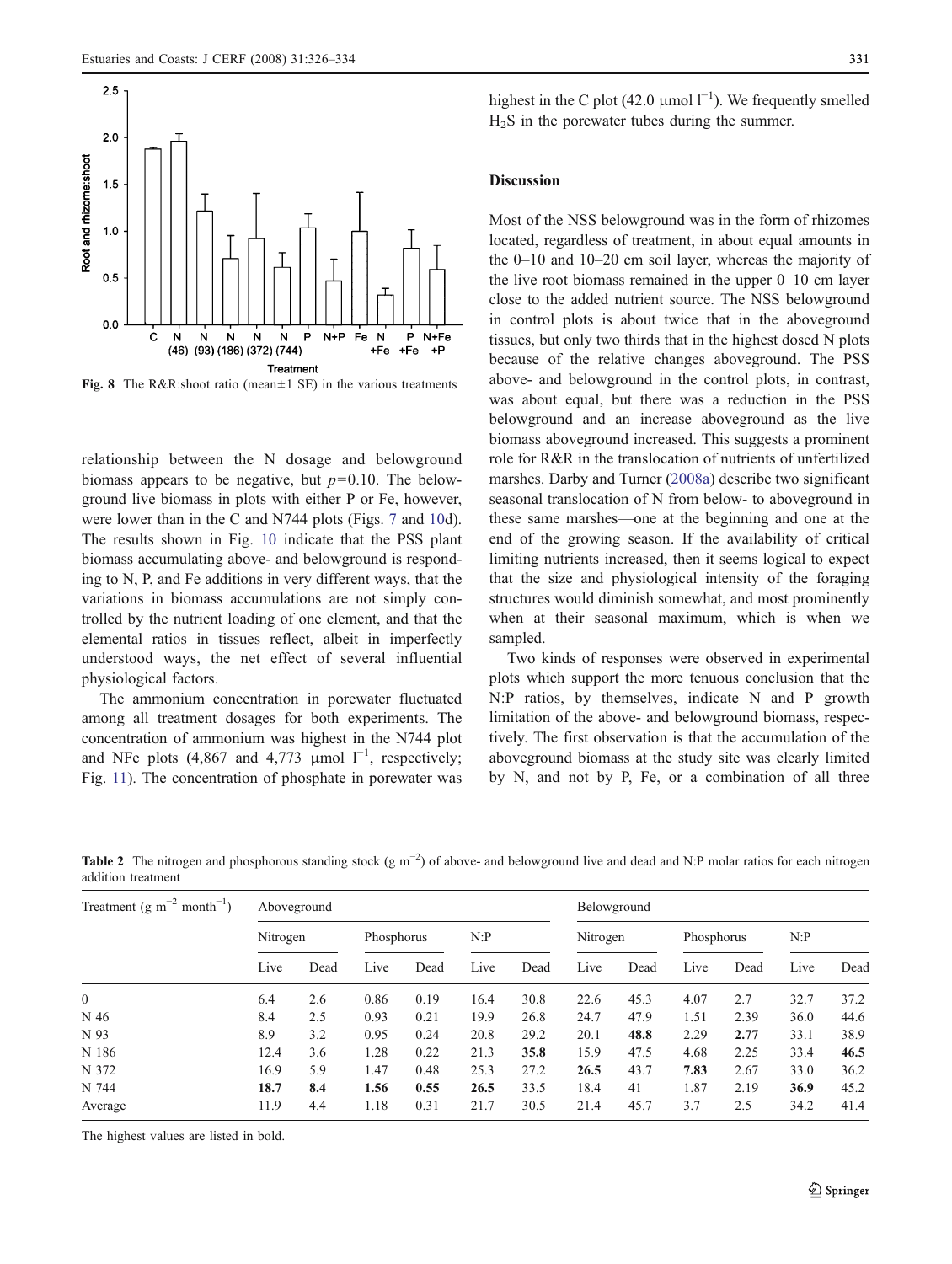| Treatment (g m <sup>-2</sup> month <sup>-1</sup> ) | Aboveground |      |            |      |      |      | Belowground |      |            |      |      |      |  |
|----------------------------------------------------|-------------|------|------------|------|------|------|-------------|------|------------|------|------|------|--|
|                                                    | Nitrogen    |      | Phosphorus |      | N:P  |      | Nitrogen    |      | Phosphorus |      | N:P  |      |  |
|                                                    | Live        | Dead | Live       | Dead | Live | Dead | Live        | Dead | Live       | Dead | Live | Dead |  |
| $\mathbf{0}$                                       | 6.4         | 2.6  | 0.86       | 0.19 | 16.4 | 30.8 | 11.7        | 45.3 | 0.79       | 2.7  | 32.7 | 37.0 |  |
| N 744                                              | 18.7        | 8.4  | 1.56       | 0.55 | 26.5 | 33.5 | 12.5        | 43.7 | 0.84       | 2.7  | 36.9 | 45.2 |  |
| P                                                  | 6.3         | 1.9  | 0.88       | 0.15 | 15.8 | 28.2 | 9.0         | 41.0 | 0.54       | 2.0  | 31.2 | 41.9 |  |
| NP                                                 | 20.0        | 7.8  | 1.97       | 0.55 | 22.4 | 31.5 | 5.6         | 36.7 | 0.39       | 1.9  | 33.3 | 40.5 |  |
| Fe                                                 | 8.0         | 2.6  | 0.99       | 0.18 | 17.9 | 31.7 | 5.0         | 36.4 | 0.33       | 2.0  | 34.2 | 34.5 |  |
| NFe                                                | 15.5        | 6.3  | 1.76       | 0.39 | 19.4 | 35.3 | 5.9         | 36.8 | 0.38       | 2.4  | 38.5 | 47.6 |  |
| PFe                                                | 7.8         | 3.0  | 1.07       | 0.21 | 16.2 | 31.8 | 4.29        | 42.8 | 0.25       | 2.0  | 35   | 41.8 |  |
| NFeP                                               | 11.9        | 4.8  | 1.43       | 0.30 | 22.2 | 34.6 | 5.43        | 38.8 | 0.36       | 2.1  | 36.1 | 41.7 |  |
| Average                                            | 12.1        | 4.7  | 1.33       | 0.32 | 19.6 | 32.2 | 6.6         | 40.4 | 0.42       | 2.2  | 34.7 | 41.3 |  |

<span id="page-7-0"></span>Table 3 The nitrogen and phosphorous standing stock (g m<sup>-2</sup>) of aboveground and belowground live and dead biomass and the N:P ratios for each factorial experiment treatment

The highest values are in bold font

elements. The aboveground live biomass, and the stem number and length, responded positively to increases in N, and equaled that in plots with N applied in combination with P or Fe or  $P + Fe$ . Furthermore, no stimulation in the growth of aboveground biomass occurred when P or Fe was applied separately or together. No difference in the NSS among treatment levels was seen and some native N may have been incorporated into the plant tissue. The molar N:P ratio in the control and experimental plots was also indicative of N limited aboveground growth, but not definitively so. These changes in the aboveground biomass to nitrogen additions are consistent with the experimental results described for east coast salt marshes (Morris [1991\)](#page-9-0) and the analysis of annual variations for salt marshes in Barataria Bay, LA (Visser and Sasser [2006](#page-9-0)).

A different response to nutrient additions was observed when the accumulation of belowground biomass was



Fig. 9 The N:P molar ratios of live above- and belowground biomass by treatment. A ratio<33 or >33 (above or below the horizontal line) is an indicator of N or P growth limitation, respectively

examined. The belowground biomass decreased in all plots that had P added, whether as P alone or in combination with N, Fe, or  $N + P$ , but the belowground biomass did not change in response to N additions alone. The R&R/shoot ratio decreased with N additions because the live aboveground biomass increased, and because the live belowground biomass decreased, but not proportionally. The belowground biomass was lower than in the control plots when P was added. In other words, the plant's resource allocation belowground (biomass for nutrient foraging and storage) was reduced when P was added. This is not evidence of P 'growth limitation' in the usual sense of that term, which is to mean that growth increased in proportion to P availability. It does support the idea that root foraging is relaxed as P availability increases.

The iron addition experiment was initiated from a sense of curiosity, e.g., if iron might bind with phosphate under anaerobic conditions and release it at other times. We did not know whether the above- or belowground biomass accumulation would change because of these iron additions. There was no response to the iron additions aboveground, but the changes belowground mimicked the changes in the P addition plots. These results support the hypothesis that the presence of iron has a conservative influence on P availability in these marshes. Phosphorus conservation might have the same effect as P addition—i.e., a lower belowground biomass.

The accumulation of PSS belowground may have been restricted by other factors than the availability of P. Bacterial numbers in rooting zones, for example, are higher in phosphorus-treated plots (Sundareshwer et al. [2003\)](#page-9-0). There is a suggestion of a lower PSS with increasing N:P ratio in the tissues (Fig. [10b](#page-8-0)), and there was no difference in phosphate concentration in the porewater of plots with the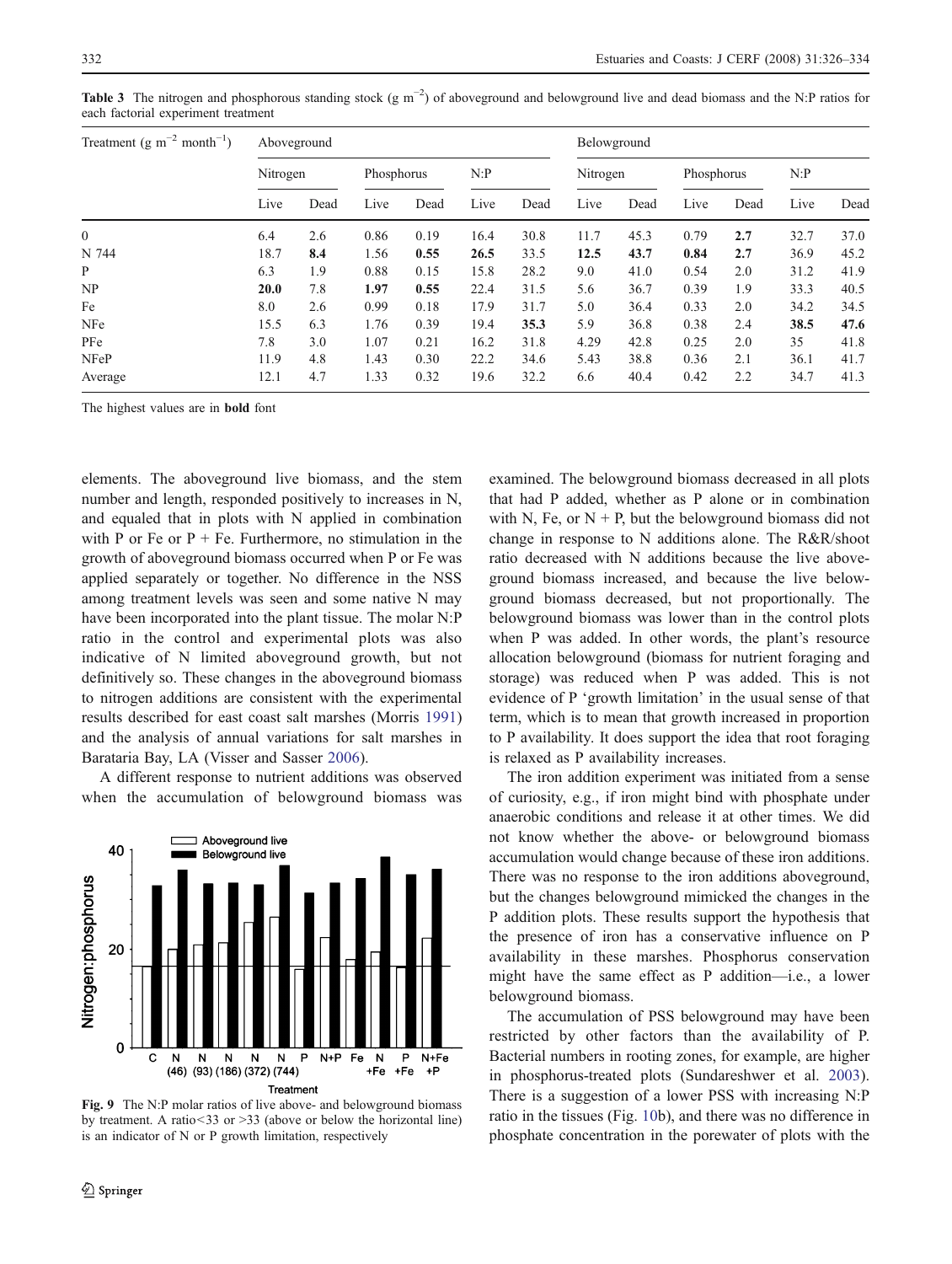Fig. 10 The relationships among the standing stocks of live biomass, NSS and PSS vs. the N: molar ratios and the N dosage rates. a. Above- and belowground biomass and N:P ratios of live tissues. b NSS and PSS of aboveand belowground live tissues vs. tissue N:P ratios. c Aboveground live biomass and N dosage, including with various combinations of P and Fe. d Belowground live biomass and the N dosages with various combinations of P and Fe. The linear regressions in (a) and (b) are of untransformed data ( $p$ <0.01). c is a polynomial fit of the data  $(R^2=0.88;$  $p<0.001$ ). Overlapping data in panels (c) and (d) are indicated by larger symbols and slight offsets

<span id="page-8-0"></span>

added P compared to added N. These two results are consistent with the hypothesis that P is limiting for soil microbes and/or that the belowground plant biomass is relieved of some, but not all, of its need to forage for nutrients when P availability is increased.

10

20

Tissue N : P molar ratio

30

40 50

One of the striking results of this experiment is the different responses to N and P additions by the belowground and the aboveground biomass. The literature is replete with the conclusion that salt marshes are limited by N availability. This conclusion is certainly an accurate description of the plant's aboveground response to nutrient



Fig. 11 Average porewater ammonium and phosphate at a depth of 10 cm (μmol  $1^{-1}$ ;  $\mu \pm 1$  SD) in the treatment plots during the growing season

additions and perhaps of the plant's total production. However, phosphorus, not nitrogen, appears to induce a response by the plant belowground, and this response is to decrease the accumulation of plant biomass as more P becomes available. A decrease in organic-rich soils could compromise the long-term survival of a salt marsh where organic accumulation is essential to maintain a physiologically satisfactory position with regard to sea-level rise, or where R&R are necessary to successfully resist the erosive effects of storm surges or waves. Management implications of this conclusion are that some responses to eutrophication are immediate and, in this example, may produce a disproportionate change in belowground biomass and organic matter accumulation, but there are other consequences that may be more subtle, and also catastrophic. A marsh may appear healthy because there is the visual richness of a relatively high amount of aboveground biomass, but be unhealthy from an ecosystem point of view because soil accretion is not keeping up with relative sea level rise (Turner et al. [2004\)](#page-9-0). In this sense, which is a long-term view, a salt marsh ecosystem may be limited by phosphorus, not by nitrogen. There are, in other words, several contexts in which the idea of a limiting nutrient can be usefully applied, e.g., total plant production, part of the plant, or organic accretion. Monitoring programs that are limited to observations on the aboveground plant biomass will, of course, miss an important and sensitive indicator(s) of salt marsh health if the belowground portion of the ecosystem is excluded from consideration.

200

0

400

N dosage (kg N ha<sup>-1</sup> mo<sup>-1</sup>)

600 800